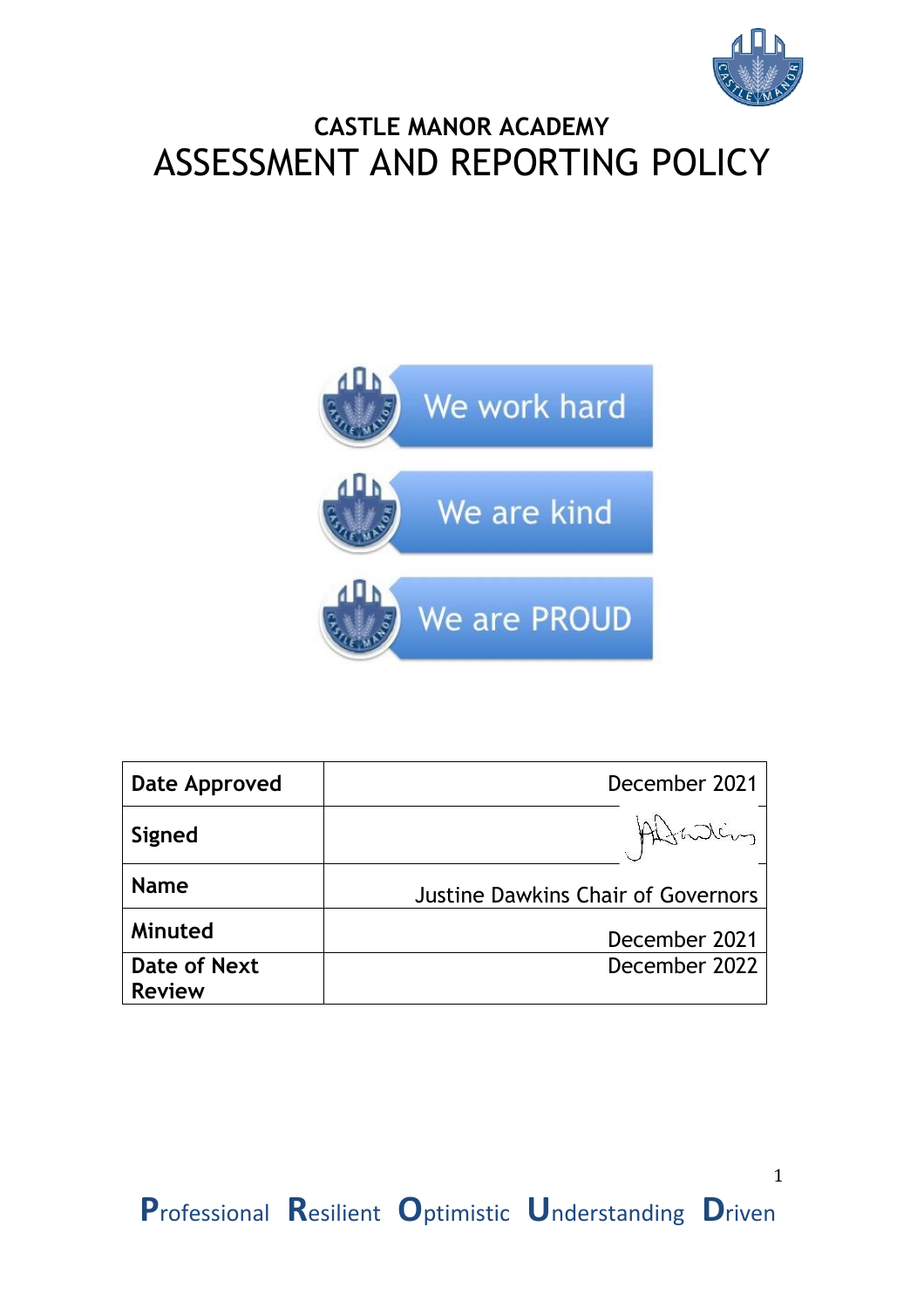## **Assessment and Reporting Principles:**

We will

- Communicate with parents/carers in a timely and effective manner
- Improve the accuracy and reliability of data
- Enable teachers and leaders to use the collected data
- Reduce workload

In every lesson, formative assessment will be used to ensure that learning and progress is being made, diagnose areas to improve and identify next steps for learning. Summative assessments are designed and set at timely intervals that are appropriate for each year group and subject's curriculum as identified in the subject curriculum plan.

Each subject creates and defines their own team's assessment calendar which is linked to their curriculum plan. The team, as curriculum specialists, decide what is being assessed, how it is being assessed and when data is being collected. This design and autonomy is critical in ensuring the relevance and production of robust assessments and the appropriateness of data collected for each individual subject area. Each team's assessment calendar is reviewed annually.

Students in Year 7-10 will receive three report cards a year. Two report cards will contain % data (Year 7-9) or current grade (Year 10) based on summative, cumulative assessment to date. The end of year report (Report Card 5) will also contain a PPG for Year 10 students only. Students in Year 11 will also receive three report cards a year. Two will contain data based on mock exams and coursework. Please see the **Reporting Schedule Table** below.

In addition, Years 7-9 continue to complete the GL assessments (comparative attainment assessments across the Unity Schools Partnership). This is at the beginning of the year for Year 7 and end of the year for Years 7-9, in English, Maths and Science. These provide the school and the Trust with a 1-9 grade for each student that benchmarks their attainment against peers nationally. This then tracks their progress year-on-year and provides information about their strengths and weaknesses. This will also be sat by any mid-year admissions so that the school can achieve an accurate baseline, monitor their progress and compare to peers.

Assessment data is utilised by the teacher and analysed by the Curriculum Team Leader to identify if students are making progress or if there are gaps in the learning. The formative and summative assessment data directly informs the teaching and learning taking place in the classroom on a daily basis. Teachers utilise Question Level Analysis from in-class assessments and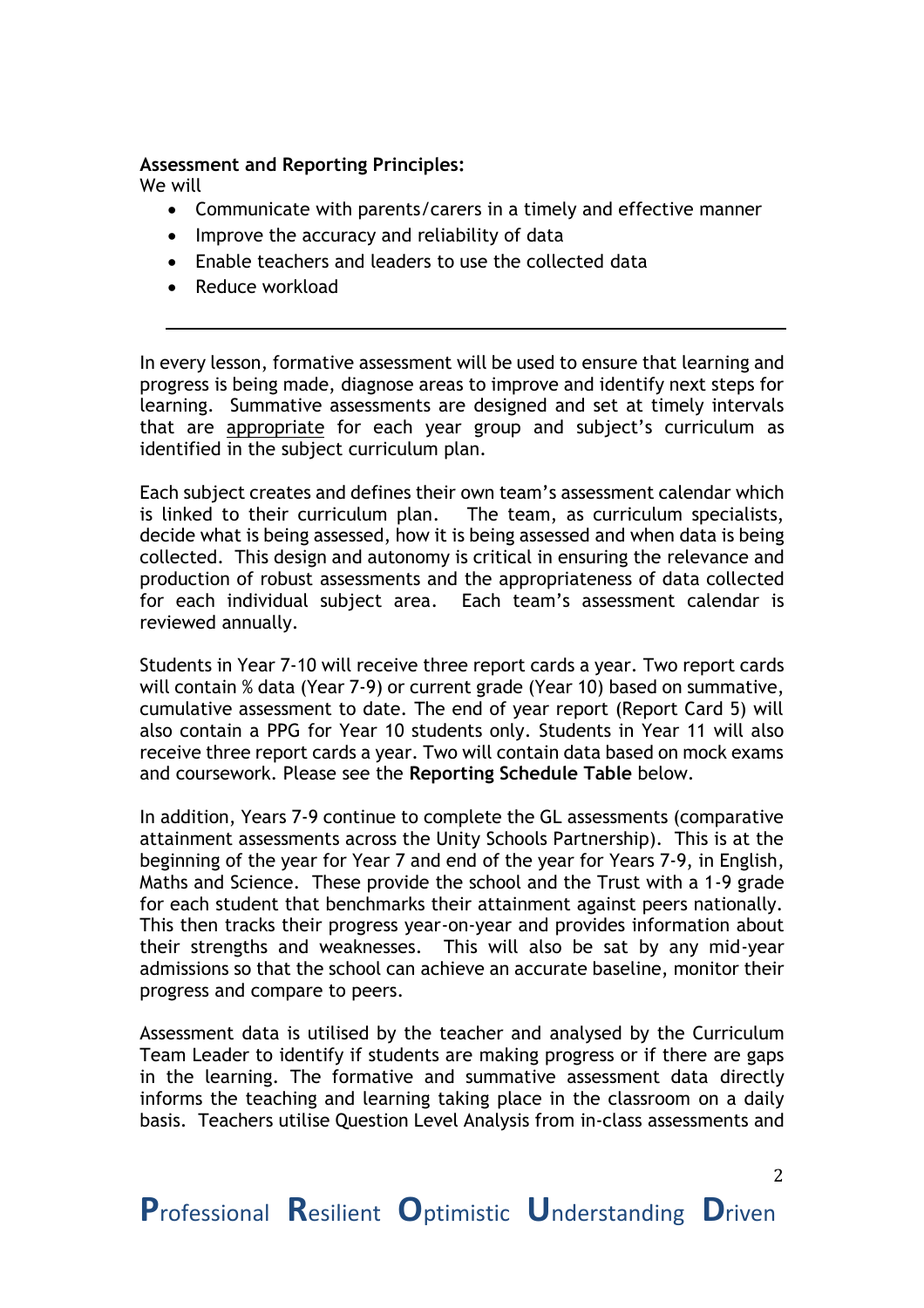mock exams to provide detailed feedback to all students and to inform intervention.

## **Reporting Schedule Table 2021-2022**

|                                                                      | <b>Year Groups</b>                   |
|----------------------------------------------------------------------|--------------------------------------|
| <b>Report Card 1 (All Year Groups)</b>                               | Attributes (Effort, QW and Home      |
| Opens: Monday 11 <sup>th</sup> October                               | earning) for all year groups.        |
| Completed by: Monday 18 <sup>th</sup> October                        |                                      |
| TL Checks completed by: Wednesday 20 <sup>th</sup> October           | Teacher Targets for Year 10 and 11.  |
| Sent home: Friday 22 <sup>nd</sup> October                           |                                      |
| Year 11 MOCKS                                                        | Year 11 Only                         |
| Monday 22 <sup>nd</sup> November - Friday 3 <sup>rd</sup> December   |                                      |
| Report Card 2 (Year 11 Only)                                         | Year 11 Only                         |
| Opens: Monday 29 <sup>th</sup> November                              | Three sets of data collected- Mock   |
| Completed by: Friday 10 <sup>th</sup> December                       | Grade, Current Grade, PPG 1          |
| TL Checks completed by: Thursday 16 <sup>th</sup> December           | Attributes (Effort, QW and Home      |
| Data sent to Trust: Friday 17 <sup>th</sup> December                 | earning)                             |
| Sent home: Wednesday 5 <sup>th</sup> January                         |                                      |
| Report Card 3 (Year 7-10 Only)                                       | Year 7-10 Only                       |
| Opens: Monday 17 <sup>th</sup> January                               | Attributes (Effort, QW and Home      |
| Completed by: Wednesday 2 <sup>nd</sup> February                     | earning)                             |
| TL Checks completed by: Friday 4 <sup>th</sup> February              | Current grades for Year 10 and % for |
| Sent home: Wednesday 9th February                                    | Year 7-9.                            |
| Year 11 MOCKS                                                        | Year 11 Only                         |
| Monday 28 <sup>th</sup> February until Friday 11 <sup>th</sup> March |                                      |
| Report Card 4 (Year 11 Only)                                         | Year 11 Only                         |
| Opens: Monday 14th March                                             | Three sets of data collected- Mock   |
| Completed by: Monday 28 <sup>th</sup> March                          | Grade, Current Grade, PPG 2          |
| TL Checks completed by: Friday 1 <sup>st</sup> April                 | Attributes (Effort, QW and Home      |
| Sent home: Wednesday 6 <sup>th</sup> April                           | earning)                             |
| Current Grade sent to Trust by Friday 23rd April                     |                                      |
| Report Card 5 (Year 7-10 Only)                                       | Year 7-10 only                       |
| Opens: Monday 20 <sup>th</sup> June                                  | Attributes (Effort, QW and Home      |
| Completed by: Friday 8 <sup>th</sup> July                            | Learning)                            |
| TL Checks completed by: Wednesday 13 <sup>th</sup> July              | End of Year current grades for Year  |
| Sent Home: Friday 15 <sup>th</sup> July                              | $10$ and $%$ for Year 7-9.           |
|                                                                      | PPG for Year 10                      |